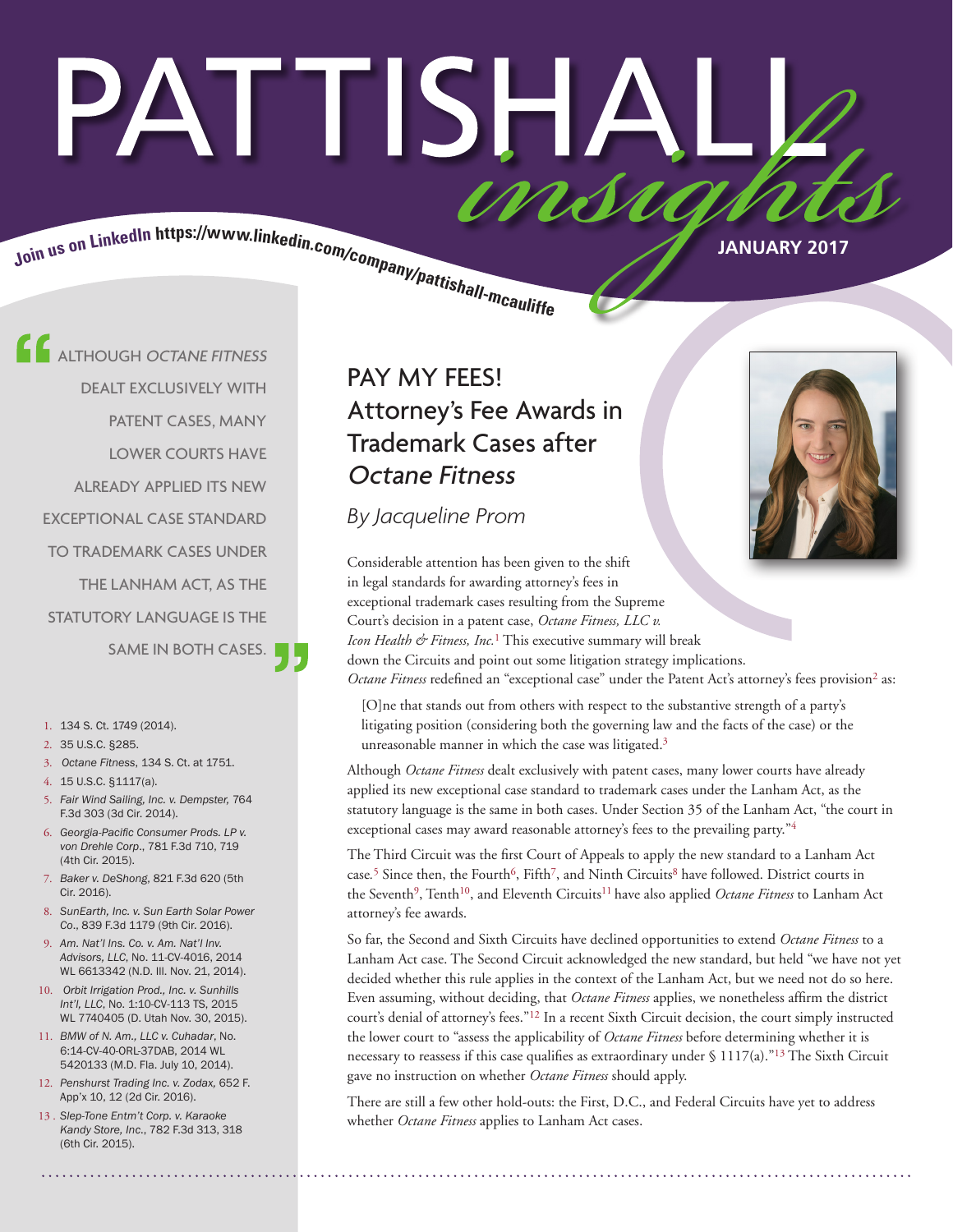THE NEW, MORE OBJECTIVE, EXCEPTIONAL CASE STANDARD UNDER OCTANE FITNESS REPLACES THE BAD FAITH OR LITIGATION MISBEHAVIOR TEST. Exceptional Cases under the New Standard

The new, more objective, exceptional case standard under *Octane Fitness* replaces the bad faith or litigation misbehavior test. It will probably increase the frequency and size of attorney's fee awards in Lanham Act cases because courts are no longer required to make the more difficult finding that a party acted in subjective bad faith.

Given this shift, trademark litigants need to ensure their litigating positions, and their actions leading up to and during litigation, are reasonable in the eyes of the court. This applies equally to both plaintiffs and defendants.

For example, the following circumstances have been held to constitute exceptional cases under the new standard, resulting in fee awards:

- Plaintiff offered little to no evidence to support its Lanham Act claim, and the defendants presented evidence that the plaintiff actually filed the lawsuit to harass them, resulting in summary judgment in favor of the defendant. \$46,065.56 in attorney's fees were awarded to the defendant.14
- Defendants continued to use plaintiff's marks to market their products, despite the plaintiff's three cease and desist letters, an email from the defendants acknowledging one of those letters, and the initiation of a lawsuit, resulting in a default judgment against the defendants. \$168,546.84 in attorney's fees were awarded to the plaintiff.15
- Defendant continued to use a mark confusingly similar to the plaintiff's trademarks, even after (1) pre-litigation notifications from the plaintiff informing defendant of its infringing conduct, (2) a default judgment entered against the defendant for its infringement, and (3) an injunction issued enjoining the defendant's infringing conduct. \$22,818.60 in attorney's fees were awarded to the plaintiff.16

Accordingly, Lanham Act plaintiffs must ensure they can demonstrate the reasonableness of their litigation positions in order to avoid a fee award if the defendant should ultimately prevail. Specifically, they must ensure they have reasonable evidence supporting their claims before filing. Also, sending a pre-filing cease and desist letter may be advisable even though it is not legally necessary on the merits of the case. Defendants are in the same boat. They will ignore or take a cavalier attitude toward cease and desist demands at their peril if the plaintiff files suit and prevails. They may have to pay plaintiff's reasonable fees if the court determines they had no legal leg to stand on in forcing the plaintiff to file and prosecute the case.

#### Venue Selection in Lanham Act Cases

Assuming multiple venue choices are available, trademark litigants should also be mindful of attorney's fee award rules when deciding where to file. Plaintiffs with strong cases against defendants with weak positions should probably file suit in the Third, Fourth, Fifth, or Ninth Circuits if possible, where the new exceptional case standard has already been adopted. Alternatively, plaintiffs with heartfelt but objectively weaker litigating positions might be better off filing in the Second or Sixth Circuit if possible, where the appellate courts have expressed doubt as to the *Octane Fitness*  standard, and fee awards may still be based on the more stringent requirement of showing bad faith or litigation misconduct.

Trademark litigants in the First, D.C. and Federal Circuits aiming for a fee award should marshal their arguments (and their conduct) under both the old and new exceptional case standards, since these Circuits have not yet decided whether *Octane Fitness* applies to Lanham Act cases. In any event, the looser standards for recovering attorney's fees invite a stronger emphasis on civility, reasonable litigating positions and perhaps even negotiating positions, and appropriate litigation behavior. ■

- 14. *Farouk Sys., Inc. v. AG Glob. Prod., LLC*, No. CV H-15-0465, 2016 WL 6037231 (S.D. Tex. Oct. 14, 2016).
- 15. *Laerdal Med. Corp. v. Basic Med. Supply, LLC*, No. CV H-16- 35, 2016 WL 6436557(S.D. Tex. Oct. 31, 2016).
- 16. *CarMax Auto Superstores, Inc. v. StarMax Fin., Inc*., No. 615CV898ORL37TBS, 2016 WL 3406425 (M.D. Fla. June 21, 2016).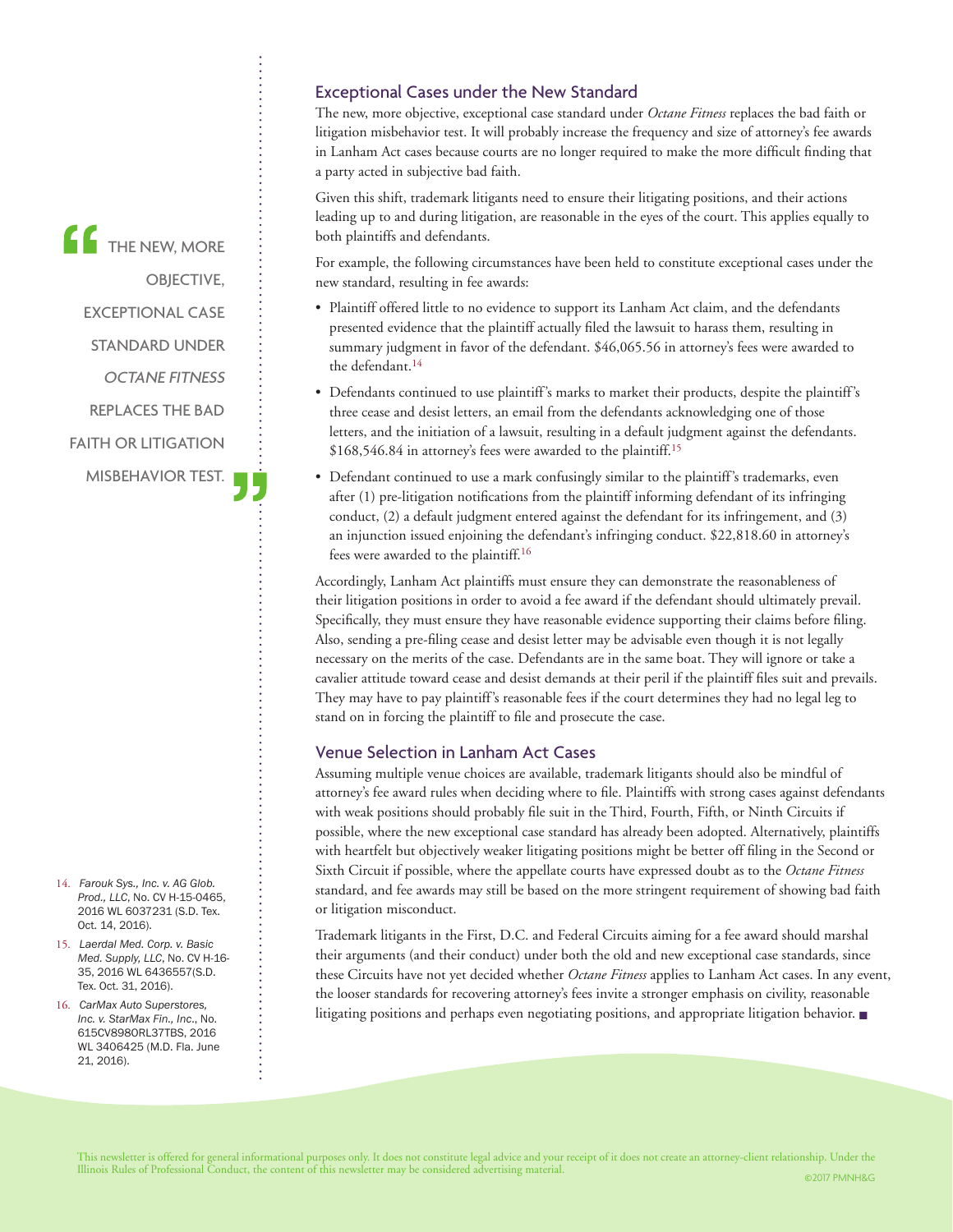

#### WORLD TRADEMARK REVIEW (WTR) 1000

Pattishall McAuliffe received the top Gold Band ranking for both the United States and Illinois in the 2017 *WTR 1000* report. Robert W. Sacoff was nationally ranked Silver for "enforcement and litigation." Jonathan S. Jennings was ranked Gold in Illinois for "enforcement and litigation" and "prosecution and strategy." David C. Hilliard was honored as one of two Intellectual Property Luminaries in Illinois. Additional Pattishall lawyers recognized by the *WTR* include Brett A. August, Phillip Barengolts, Thad Chaloemtiarana, Bradley L. Cohn, Janet A. Marvel and Joseph N. Welch II. *WTR* stated: "The staunch protection of vital brand assets is the *raison d'être* of Pattishall McAuliffe. 'A recognised leader in the trademark community that has been around forever, it sits among the strongest firms out there in terms of the level of clients that it attracts.' 'Fully deserving of accolades and its gold ranking, it is especially well known for its top-notch litigation practice – it has historically been the firm that companies go to for their most demanding disputes and continues to be their first choice today.' Its talented practitioners are renowned authors, speakers, teachers and leaders in the field."

#### U.S. NEWS & WORLD REPORT

U.S. News & World Report, Best Law Firms 2017, has designated Pattishall McAuliffe a National Tier 1 Trademark Law Firm, and a Chicago Tier 1 Intellectual Property Litigation Firm.

#### NEW ASSOCIATE

#### ■ Jacquelyn R. Prom

We are pleased to announce that Jacquelyn R. Prom (Barczak) has joined the firm as an associate after working here as a summer associate in 2014 and 2015. Jacquie received her J.D. from The University of Chicago Law School, where she participated in the Hinton Moot Court Competition and the Willem C. Vis International Commercial Arbitration Moot. She previously received her B.A., *magna cum laude* and *Phi Beta Kappa*, from The Catholic University of America with a degree in Politics and Media Studies. Jacquie studied abroad at The University of Oxford, New College, and in Paris, France. Jacquie also worked for the U.S. Department of State's Freedom of Information Act Litigation and Appeals Office, which honored her with the State Department Extra Mile Award for assisting the Appeals Review Panel with FOIA appeals.

#### **PUBLICATIONS**

#### ■ Jonathan S. Jennings

Jonathan's article on the recent changes to the Trademark Trial and Appeal Board's Rules of Practice appeared in the December 2016 issue of The Pharmaceutical Trade Marks Group's newsletter, *Law, Lore & Practice*.



#### Seth I. Appel

Seth authored the 2017 Update to the "Licensing Online" chapter of the Illinois Institute for Continuing Education (IICLE) *Intellectual Property Law Handbook*.



### **Bradley L. Cohn**

Bradley is contributing the chapter on trademark infringement and dilution to an IICLE treatise on *Illinois Causes of Action: Contracts and Business Disputes*.

■ Belinda J. Scrimenti and Jacquelyn R. Prom

Belinda and Jacquie co-authored the latest Cumulative Supplement to the chapter "State Trademark and Unfair Competition Law Remedies" in *Trademark Infringement Remedies* (ABA/Bloomberg 2d Ed. 2012, Supp. Nov. 2016).